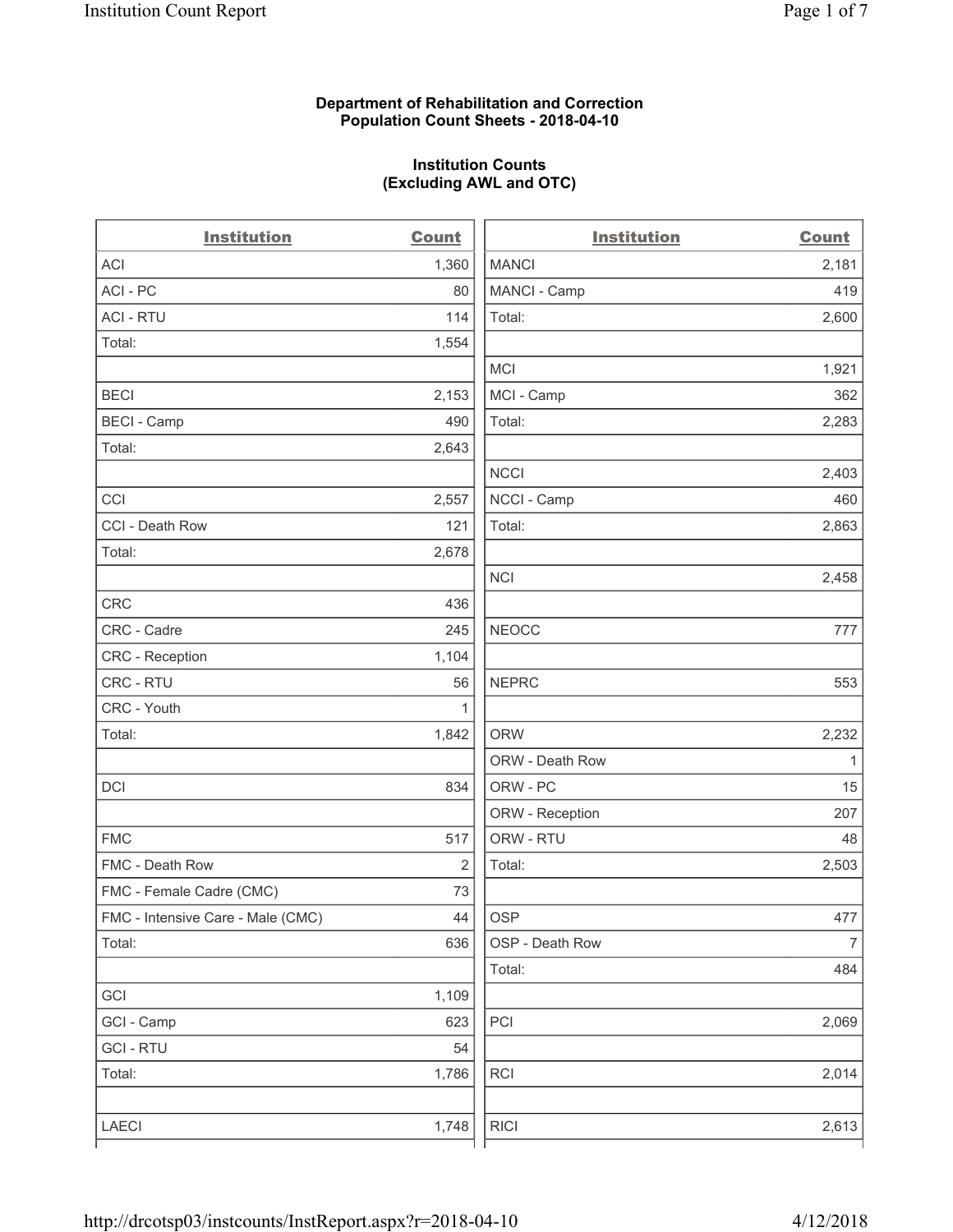| Page 2 of 7 |  |
|-------------|--|
|             |  |

| LECI                     | 2,173 | SCI            | 1,546                              |
|--------------------------|-------|----------------|------------------------------------|
| LECI - Camp              | 119   |                |                                    |
| Total:                   | 2,292 | <b>SOCF</b>    | 1,219                              |
|                          |       | SOCF - RTU     | 10                                 |
| LOCI                     | 2,240 | Total:         | 1,229                              |
|                          |       |                |                                    |
| LORCI                    | 237   | <b>TCI</b>     | 957                                |
| LORCI - Cadre            | 127   | TCI - Camp     | 437                                |
| <b>LORCI - Reception</b> | 1,216 | Total:         | 1,394                              |
| Total:                   | 1,580 |                |                                    |
|                          |       | <b>TOCI</b>    | 723                                |
| <b>MACI</b>              | 1,045 | TOCI - PC      | 88                                 |
| MACI - Minimum           | 1,174 | Total:         | 811                                |
| Total:                   | 2,219 |                |                                    |
|                          |       | <b>WCI</b>     | 1,271                              |
|                          |       | <b>WCI-RTU</b> | 33                                 |
|                          |       | Total:         | 1,304                              |
|                          |       |                | 49,553<br><b>Total Population:</b> |

\* The Total Population includes 30 Offenders with Reason Codes 30 & 31. \*\* The Total Population includes 38 Offenders with Reason Code 0A.

### **Male Population by Security Level (Include AWL and Exclude OTC)**  *Error calculating Totals for this secion.*

### **Female Population by Institution (Include AWL and Exclude OTC)**

| <b>Institution</b>       |                     | <b>Body</b> | <b>AWL</b>   | $(-OTC)$     | <b>Total</b> |
|--------------------------|---------------------|-------------|--------------|--------------|--------------|
| <b>DCI</b>               |                     | 834         | 6            | 4            | 836          |
| <b>FMC</b>               |                     | 19          |              |              | 19           |
| FMC - Female Cadre (CMC) |                     | 73          | 0            | 0            | 73           |
| <b>NEPRC</b>             |                     | 552         | 11           | 3            | 560          |
| <b>ORW</b>               |                     | 2,230       | 43           | 20           | 2,253        |
| <b>ORW - Death Row</b>   |                     |             | 0            | $\Omega$     |              |
| ORW - PC                 |                     | 15          | 0            | <sup>0</sup> | 15           |
| ORW - Reception          |                     | 207         | 3            | 2            | 208          |
| ORW - RTU                |                     | 48          | $\mathbf{0}$ | $\Omega$     | 48           |
|                          | <b>Total Female</b> | 3,979       | 64           | 30           | 4,013        |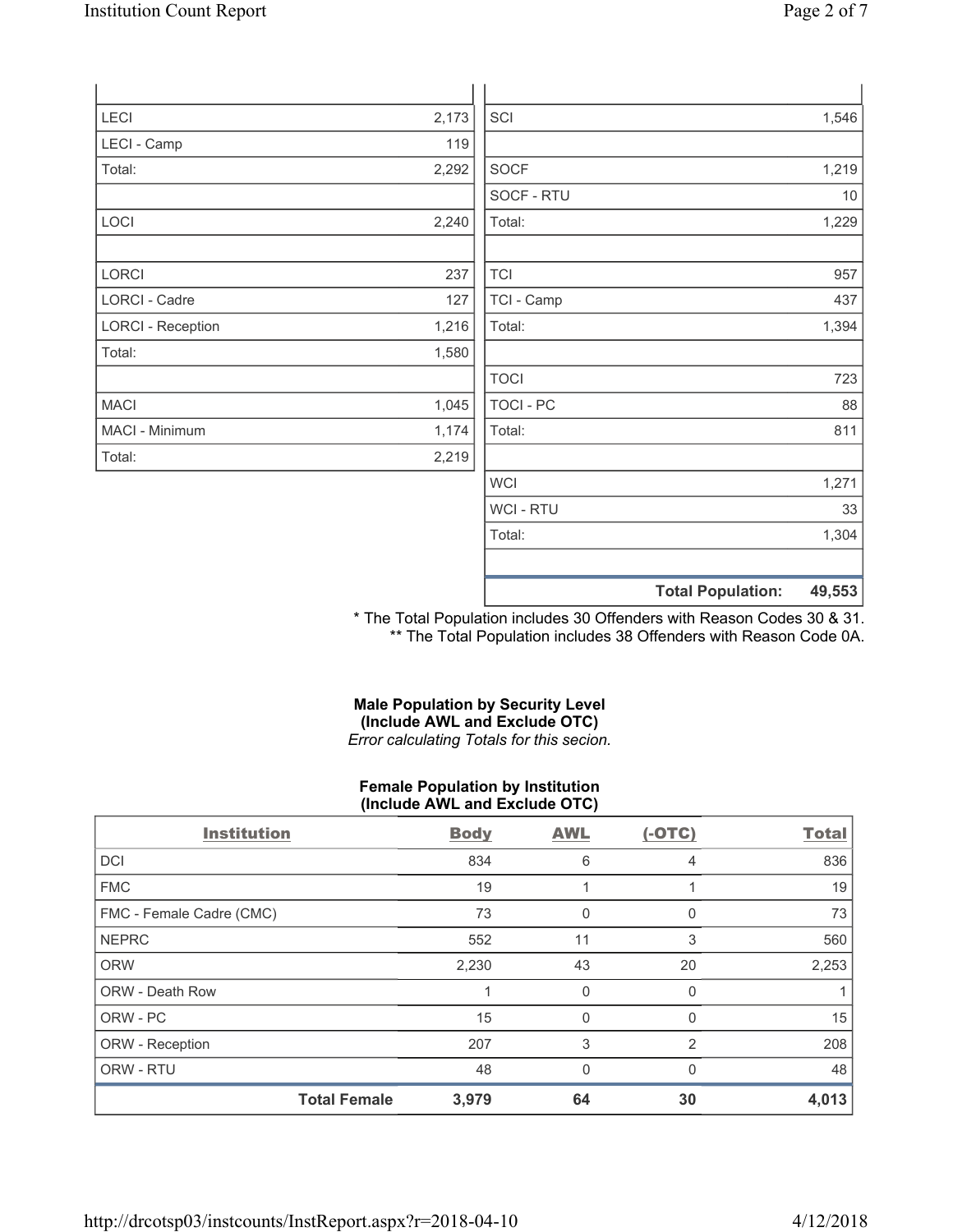|              | Include Arra and Exclude OTOJ |                |                |          |              |  |  |
|--------------|-------------------------------|----------------|----------------|----------|--------------|--|--|
|              | <b>Institution</b>            | <b>Body</b>    | <b>AWL</b>     | $(-OTC)$ | <b>Total</b> |  |  |
| CRC - RTU    |                               |                | 0              | 0        |              |  |  |
| <b>MACI</b>  |                               | $\overline{2}$ | 0              |          |              |  |  |
| <b>NEOCC</b> |                               |                | 0              | $\Omega$ |              |  |  |
| <b>OSP</b>   |                               | 45             |                |          | 45           |  |  |
| <b>RICI</b>  |                               | $\overline{2}$ | 0              | $\Omega$ | 2            |  |  |
| SOCF         |                               | 42             | $\overline{2}$ |          | 43           |  |  |
| <b>TOCI</b>  |                               | 6              | 0              | $\Omega$ | 6            |  |  |
| <b>WCI</b>   |                               |                |                |          |              |  |  |
|              | <b>Total Level 5</b>          | 100            |                |          | 101          |  |  |

### **Male Population by Institution: Security Level 5 (Include AWL and Exclude OTC)**

# **Male Population by Institution: Security Level 4 (Include AWL and Exclude OTC)**

| <b>Institution</b>       | <b>Body</b>      | <b>AWL</b>          | $(-OTC)$            | <b>Total</b>            |
|--------------------------|------------------|---------------------|---------------------|-------------------------|
| <b>ACI</b>               | $\boldsymbol{9}$ | $\mathsf{O}\xspace$ | $\mathbf 0$         | 9                       |
| <b>ACI - RTU</b>         | $\mathbf{1}$     | $\mathsf{O}\xspace$ | $\mathbf 0$         | $\mathbf{1}$            |
| <b>BECI</b>              | $\mathbf{1}$     | $\mathbf 1$         | $\mathbf{1}$        | $\mathbf{1}$            |
| CCI                      | $\mathbf 0$      | $\mathbf{1}$        | $\mathbf{1}$        | $\mathbf 0$             |
| CRC                      | 26               | $\mathsf 0$         | $\mathsf{O}\xspace$ | 26                      |
| CRC - Reception          | 5                | $\mathsf{O}\xspace$ | $\mathsf{O}\xspace$ | 5                       |
| CRC - RTU                | 13               | $\mathsf 0$         | $\mathsf 0$         | 13                      |
| <b>FMC</b>               | 1                | $\mathbf 1$         | $\mathsf{O}\xspace$ | $\overline{2}$          |
| <b>LECI</b>              | 26               | $\mathsf 0$         | $\mathsf{O}\xspace$ | 26                      |
| LOCI                     | $\sqrt{2}$       | $\mathsf{O}\xspace$ | $\mathsf{O}\xspace$ | $\overline{2}$          |
| LORCI                    | $\overline{4}$   | $\sqrt{2}$          | $\sqrt{2}$          | $\overline{\mathbf{4}}$ |
| <b>LORCI - Cadre</b>     | $\overline{2}$   | $\mathsf{O}\xspace$ | $\mathbf 0$         | $\overline{2}$          |
| <b>LORCI - Reception</b> | 5                | $\mathsf{O}\xspace$ | $\mathsf{O}\xspace$ | $\sqrt{5}$              |
| <b>MACI</b>              | 53               | $\mathsf 0$         | $\mathsf 0$         | 53                      |
| <b>MANCI</b>             | 35               | $\overline{2}$      | $\overline{2}$      | 35                      |
| MCI                      | $\overline{2}$   | $\mathsf{O}\xspace$ | $\mathbf 0$         | $\overline{2}$          |
| <b>OSP</b>               | 407              | $\mathbf{1}$        | $\mathbf{1}$        | 407                     |
| <b>RCI</b>               | 15               | $\mathbf 1$         | $\mathbf{1}$        | 15                      |
| SCI                      | $\mathbf{1}$     | $\mathsf 0$         | $\mathsf{O}\xspace$ | 1                       |
| SOCF                     | 1,162            | $\boldsymbol{9}$    | 9                   | 1,162                   |
| SOCF - RTU               | $10$             | $\mathsf 0$         | $\mathsf{O}\xspace$ | 10                      |
| <b>TCI</b>               | 18               | $\mathsf{O}\xspace$ | $\mathsf{O}\xspace$ | 18                      |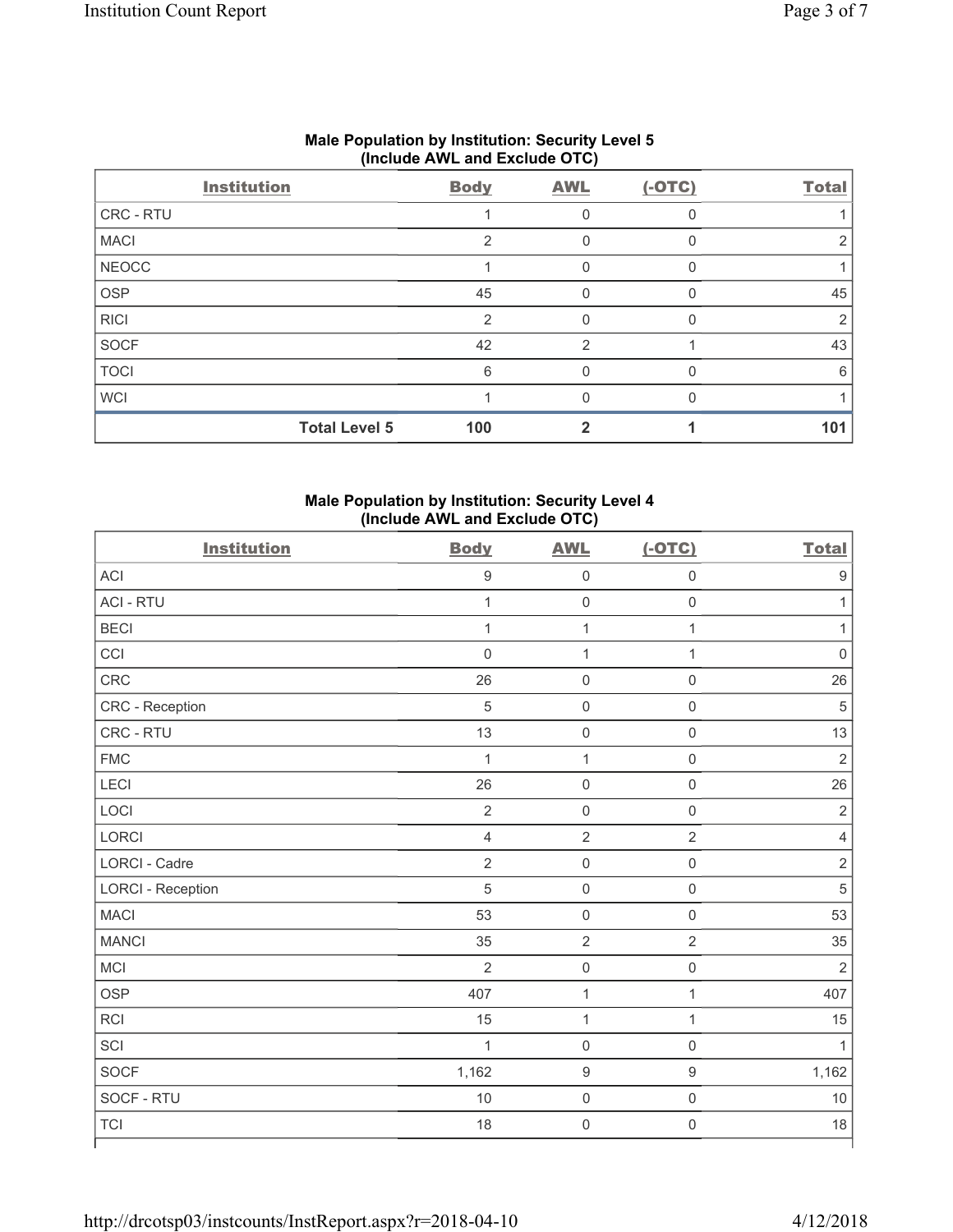| <b>Total Level 4</b> | 2,543 | 25 | 23 | 2,545 |
|----------------------|-------|----|----|-------|
| <b>WCI-RTU</b>       | 10    |    |    | 10    |
| <b>WCI</b>           | 11    |    |    |       |
| TOCI - PC            | 14    |    |    | 14    |
| <b>TOCI</b>          | 710   |    |    | 711   |

### **Male Population by Institution: Security Level 3 (Include AWL and Exclude OTC)**

| <b>Institution</b>                | <b>Body</b>    | <b>AWL</b>          | $(-OTC)$            | <b>Total</b>              |
|-----------------------------------|----------------|---------------------|---------------------|---------------------------|
| ACI                               | 21             | $\mathbf{1}$        | $\mathsf{O}\xspace$ | 22                        |
| CCI                               | $\overline{2}$ | $\mathsf{O}\xspace$ | $\mathsf{O}\xspace$ | $\overline{2}$            |
| CRC                               | 98             | $\,$ 5 $\,$         | 5                   | 98                        |
| CRC - Cadre                       | 140            | $\mathsf{O}\xspace$ | $\mathsf{O}\xspace$ | 140                       |
| CRC - Reception                   | 816            | 28                  | 26                  | 818                       |
| CRC - RTU                         | 39             | $\mathsf{O}\xspace$ | $\mathsf 0$         | 39                        |
| CRC - Youth                       | $\mathbf{1}$   | $\mathsf{O}\xspace$ | $\mathsf{O}\xspace$ | $\mathbf{1}$              |
| FMC - Intensive Care - Male (CMC) | $\overline{4}$ | $\mathsf{O}\xspace$ | $\mathsf{O}\xspace$ | $\overline{4}$            |
| GCI                               | $\overline{4}$ | $\mathsf{O}\xspace$ | $\mathsf{O}\xspace$ | $\overline{4}$            |
| LAECI                             | $\mathfrak{S}$ | $\mathbf 0$         | $\mathsf 0$         | $\mathsf 3$               |
| <b>LECI</b>                       | 2,128          | 22                  | 17                  | 2,133                     |
| LOCI                              | $\sqrt{3}$     | $\mathsf{O}\xspace$ | $\mathsf 0$         | $\ensuremath{\mathsf{3}}$ |
| LORCI                             | 43             | 27                  | 25                  | 45                        |
| <b>LORCI - Cadre</b>              | 81             | $\mathsf{O}\xspace$ | $\mathsf 0$         | 81                        |
| <b>LORCI - Reception</b>          | 703            | $\,$ 5 $\,$         | 5                   | 703                       |
| <b>MACI</b>                       | 904            | $\,$ 3 $\,$         | $\mathbf{1}$        | 906                       |
| <b>MANCI</b>                      | 2,117          | $17\,$              | 14                  | 2,120                     |
| <b>NCCI</b>                       | 10             | $\mathsf{O}\xspace$ | $\mathsf{O}\xspace$ | 10                        |
| NCCI - Camp                       | 1              | $\mathsf{O}\xspace$ | $\mathsf 0$         | 1                         |
| <b>NCI</b>                        | $\mathbf{3}$   | $\mathsf{O}\xspace$ | $\mathsf{O}\xspace$ | $\mathsf 3$               |
| <b>NEOCC</b>                      | 774            | $\,$ 5 $\,$         | $\overline{4}$      | 775                       |
| <b>OSP</b>                        | $\overline{4}$ | $\mathsf{O}\xspace$ | $\mathsf{O}\xspace$ | $\overline{4}$            |
| PCI                               | 31             | $\overline{2}$      | $\mathsf{O}\xspace$ | 33                        |
| <b>RCI</b>                        | 1,829          | 21                  | 17                  | 1,833                     |
| <b>RICI</b>                       | 1              | $\mathbf 0$         | $\mathsf 0$         | $\mathbf{1}$              |
| SCI                               | $\mathbf{1}$   | $\mathsf{O}\xspace$ | $\mathsf{O}\xspace$ | $\mathbf{1}$              |
| SOCF                              | 13             | $\mathsf{O}\xspace$ | $\mathsf{O}\xspace$ | 13                        |
| <b>TCI</b>                        | 892            | 11                  | 9                   | 894                       |
| <b>TOCI</b>                       | $\overline{7}$ | $\sqrt{2}$          | $\overline{2}$      | $\overline{7}$            |
| <b>TOCI - PC</b>                  | 74             | $\mathsf{O}\xspace$ | $\mathsf{O}\xspace$ | 74                        |
| <b>WCI</b>                        | 1,257          | $\,6\,$             | $\,6\,$             | 1,257                     |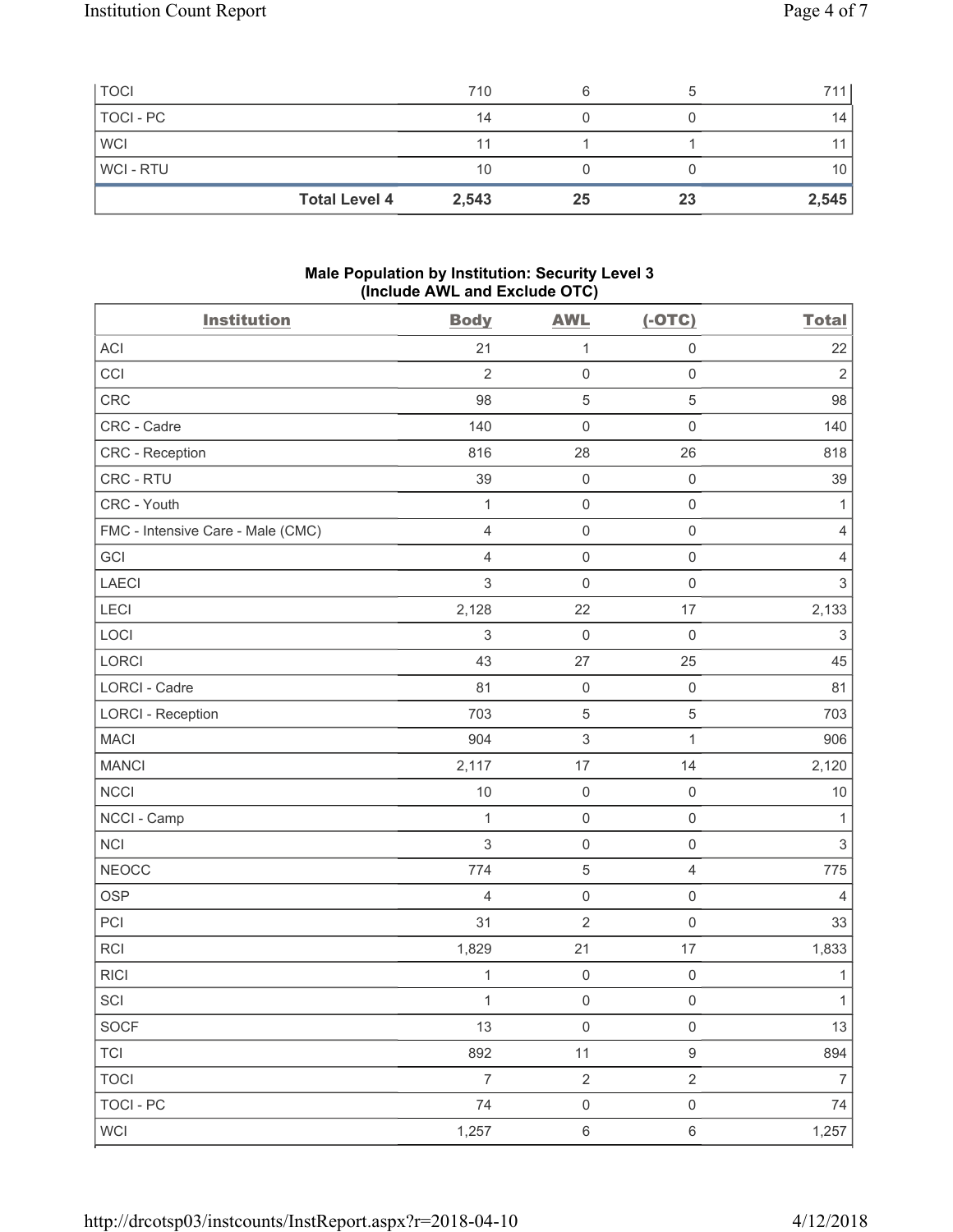| WCI - RTU |                      | 20     |     |       | 20     |
|-----------|----------------------|--------|-----|-------|--------|
|           | <b>Total Level 3</b> | 12,024 | 155 | ∣ ∪ ו | 12,048 |

### **Male Population by Institution: Security Level 2 (Include AWL and Exclude OTC)**

| <b>Institution</b>                | <b>Body</b>    | <b>AWL</b>          | $(-OTC)$                 | <b>Total</b>   |
|-----------------------------------|----------------|---------------------|--------------------------|----------------|
| <b>ACI</b>                        | 703            | $\sqrt{5}$          | 3                        | 705            |
| ACI - PC                          | 75             | $\mathsf{O}\xspace$ | $\mathsf{O}\xspace$      | 75             |
| <b>ACI - RTU</b>                  | 82             | $\mathbf 0$         | $\mathsf{O}\xspace$      | 82             |
| <b>BECI</b>                       | 1,387          | 15                  | 11                       | 1,391          |
| CCI                               | 1,967          | 10                  | $\,$ 5 $\,$              | 1,972          |
| <b>CRC</b>                        | 147            | $\overline{4}$      | $\overline{4}$           | 147            |
| CRC - Cadre                       | 105            | $\mathsf{O}\xspace$ | $\mathsf{O}\xspace$      | 105            |
| <b>CRC</b> - Reception            | 181            | 10                  | $10$                     | 181            |
| CRC - RTU                         | $\sqrt{3}$     | $\mathsf{O}\xspace$ | $\mathsf 0$              | $\sqrt{3}$     |
| <b>FMC</b>                        | 10             | $\sqrt{2}$          | $\mathsf{O}\xspace$      | 12             |
| FMC - Intensive Care - Male (CMC) | 17             | $\mathbf 0$         | $\mathsf{O}\xspace$      | 17             |
| GCI                               | 466            | $\boldsymbol{7}$    | $\overline{\mathcal{L}}$ | 469            |
| <b>GCI-RTU</b>                    | 44             | $\mathbf 0$         | $\mathsf 0$              | 44             |
| LAECI                             | 1,047          | 12                  | $\overline{7}$           | 1,052          |
| LECI                              | 18             | $\mathbf 0$         | $\mathsf{O}\xspace$      | 18             |
| LOCI                              | 1,130          | $\overline{5}$      | 4                        | 1,131          |
| LORCI                             | 125            | 26                  | 23                       | 128            |
| LORCI - Cadre                     | 40             | $\mathsf{O}\xspace$ | $\mathsf{O}\xspace$      | 40             |
| <b>LORCI - Reception</b>          | 346            | $\mathbf{1}$        | $\mathbf{1}$             | 346            |
| <b>MACI</b>                       | 86             | $\sqrt{2}$          | $\mathbf{1}$             | 87             |
| <b>MANCI</b>                      | $\overline{4}$ | $\overline{2}$      | $\sqrt{2}$               | $\overline{4}$ |
| MCI                               | 1,454          | 11                  | 6                        | 1,459          |
| MCI - Camp                        | $\mathbf{1}$   | $\mathbf 0$         | $\mathsf{O}\xspace$      | $\mathbf{1}$   |
| <b>NCCI</b>                       | 1,269          | 14                  | 10                       | 1,273          |
| <b>NCI</b>                        | 1,624          | 17                  | 15                       | 1,626          |
| NEOCC                             | $\sqrt{2}$     | $\mathsf 0$         | $\boldsymbol{0}$         | $\mathbf 2$    |
| <b>OSP</b>                        | 1              | $\mathsf 0$         | $\mathsf 0$              | $\mathbf{1}$   |
| PCI                               | 789            | $\boldsymbol{9}$    | 3                        | 795            |
| <b>RCI</b>                        | 168            | $\mathbf 0$         | $\mathsf{O}\xspace$      | 168            |
| <b>RICI</b>                       | 1,469          | $27\,$              | 21                       | 1,475          |
| SCI                               | 826            | $\,$ 5 $\,$         | $\overline{4}$           | 827            |
| SOCF                              | $\sqrt{2}$     | $\mathsf{O}\xspace$ | $\mathsf{O}\xspace$      | $\sqrt{2}$     |
| <b>TCI</b>                        | $\,8\,$        | $\mathsf{O}\xspace$ | $\mathsf{O}\xspace$      | $\,8\,$        |
| TCI - Camp                        | $\mathbf{1}$   | $\mathsf{O}\xspace$ | $\mathsf{O}\xspace$      | $\mathbf{1}$   |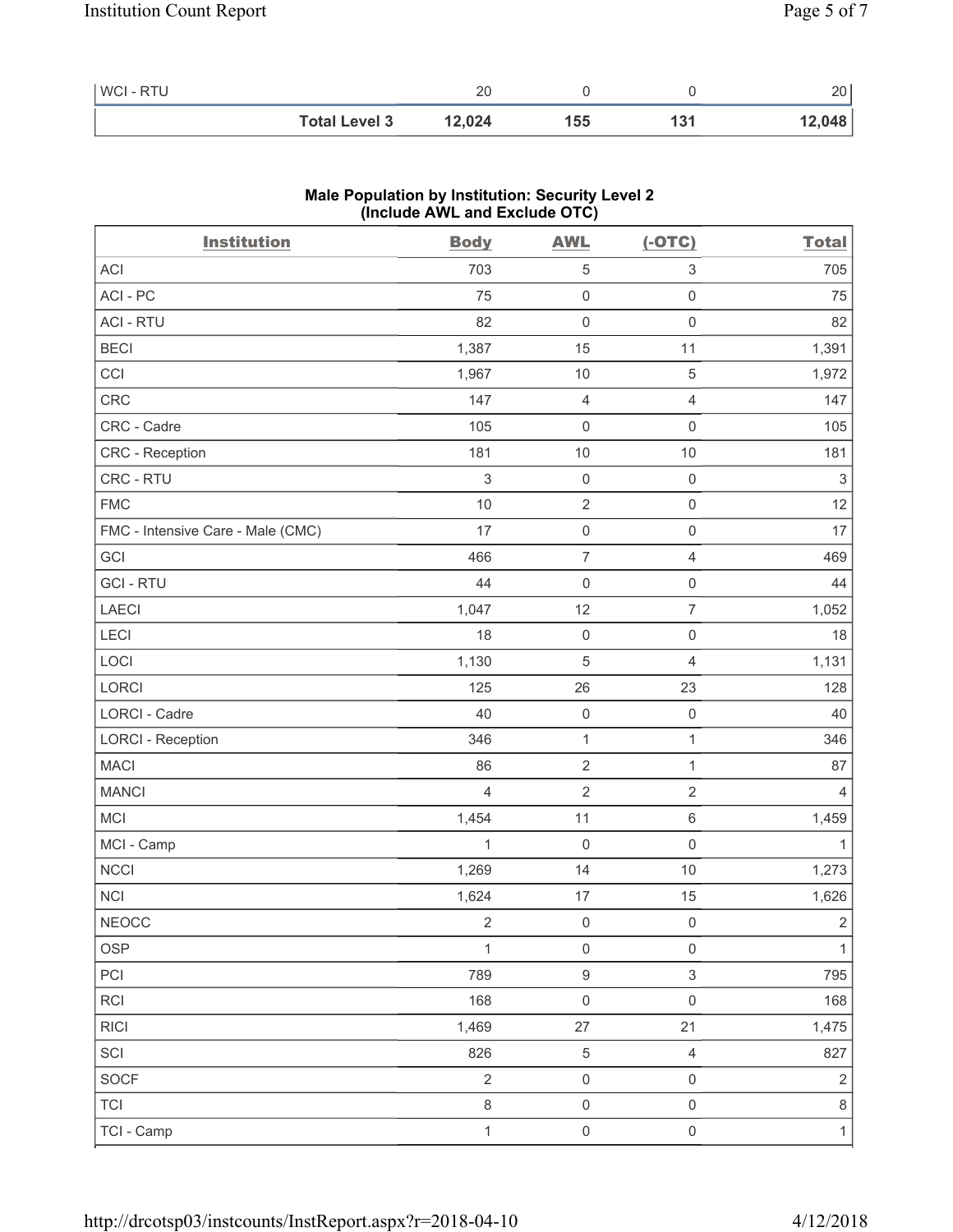| <b>TOCI</b>          |        |     |     |        |
|----------------------|--------|-----|-----|--------|
| <b>WCI</b>           |        |     |     |        |
| <b>Total Level 2</b> | 15,599 | 185 | 135 | 15,649 |

### **Male Population by Institution: Security Level 1 (Include AWL and Exclude OTC)**

| <b>Institution</b>                | <b>Body</b>    | <b>AWL</b>          | $(-OTC)$                  | <b>Total</b> |
|-----------------------------------|----------------|---------------------|---------------------------|--------------|
| <b>ACI</b>                        | 627            | 4                   | 1                         | 630          |
| ACI - PC                          | 5              | $\mathsf{O}\xspace$ | $\mathsf{O}\xspace$       | 5            |
| <b>ACI - RTU</b>                  | 31             | $\mathsf 0$         | $\mathsf{O}\xspace$       | 31           |
| <b>BECI</b>                       | 765            | $\sqrt{2}$          | $\overline{2}$            | 765          |
| <b>BECI</b> - Camp                | 490            | $\mathsf 0$         | $\mathsf 0$               | 490          |
| CCI                               | 587            | $\,6\,$             | $\sqrt{2}$                | 591          |
| CRC                               | 102            | 4                   | 3                         | 103          |
| CRC - Reception                   | 98             | $\,$ 3 $\,$         | $\ensuremath{\mathsf{3}}$ | 98           |
| <b>FMC</b>                        | 486            | $\sqrt{5}$          | $\mathsf{O}\xspace$       | 491          |
| FMC - Intensive Care - Male (CMC) | 23             | $\mathsf{O}\xspace$ | $\mathsf{O}\xspace$       | 23           |
| GCI                               | 638            | 10                  | 3                         | 645          |
| GCI - Camp                        | 623            | $\mathsf{O}\xspace$ | 0                         | 623          |
| <b>GCI-RTU</b>                    | 10             | $\mathsf 0$         | 0                         | 10           |
| <b>LAECI</b>                      | 698            | 8                   | $\,6\,$                   | 700          |
| LECI                              | $\mathbf 1$    | $\mathbf{1}$        | 1                         | 1            |
| LECI - Camp                       | 119            | $\mathsf 0$         | $\mathsf{O}\xspace$       | 119          |
| LOCI                              | 1,105          | $\,6\,$             | 4                         | 1,107        |
| <b>LORCI</b>                      | 65             | $\boldsymbol{9}$    | $\hbox{9}$                | 65           |
| <b>LORCI - Cadre</b>              | $\overline{4}$ | $\mathsf{O}\xspace$ | $\mathsf{O}\xspace$       | 4            |
| <b>LORCI - Reception</b>          | 162            | $\mathbf{1}$        | 1                         | 162          |
| MACI - Minimum                    | 1,174          | 10                  | 5                         | 1,179        |
| <b>MANCI</b>                      | 25             | 5                   | $\mathbf 1$               | 29           |
| MANCI - Camp                      | 419            | $\mathsf 0$         | $\mathsf 0$               | 419          |
| <b>MCI</b>                        | 465            | 4                   | $\mathsf 0$               | 469          |
| MCI - Camp                        | 361            | 0                   | $\mathsf{O}\xspace$       | 361          |
| NCCI                              | 1,124          | $\,8\,$             | 6                         | 1,126        |
| NCCI - Camp                       | 459            | $\mathbf{1}$        | $\mathbf{1}$              | 459          |
| <b>NCI</b>                        | 830            | $\overline{4}$      | $\overline{4}$            | 830          |
| <b>OSP</b>                        | 20             | $\mathsf 0$         | $\mathsf{O}\xspace$       | 20           |
| PCI                               | 1,249          | 24                  | $\,8\,$                   | 1,265        |
| <b>RICI</b>                       | 1,140          | $10$                | $\mathfrak{S}$            | 1,147        |
| SCI                               | 717            | $\,6\,$             | $\,$ 3 $\,$               | 720          |
| <b>TCI</b>                        | 39             | $\boldsymbol{9}$    | $\,$ 5 $\,$               | 43           |